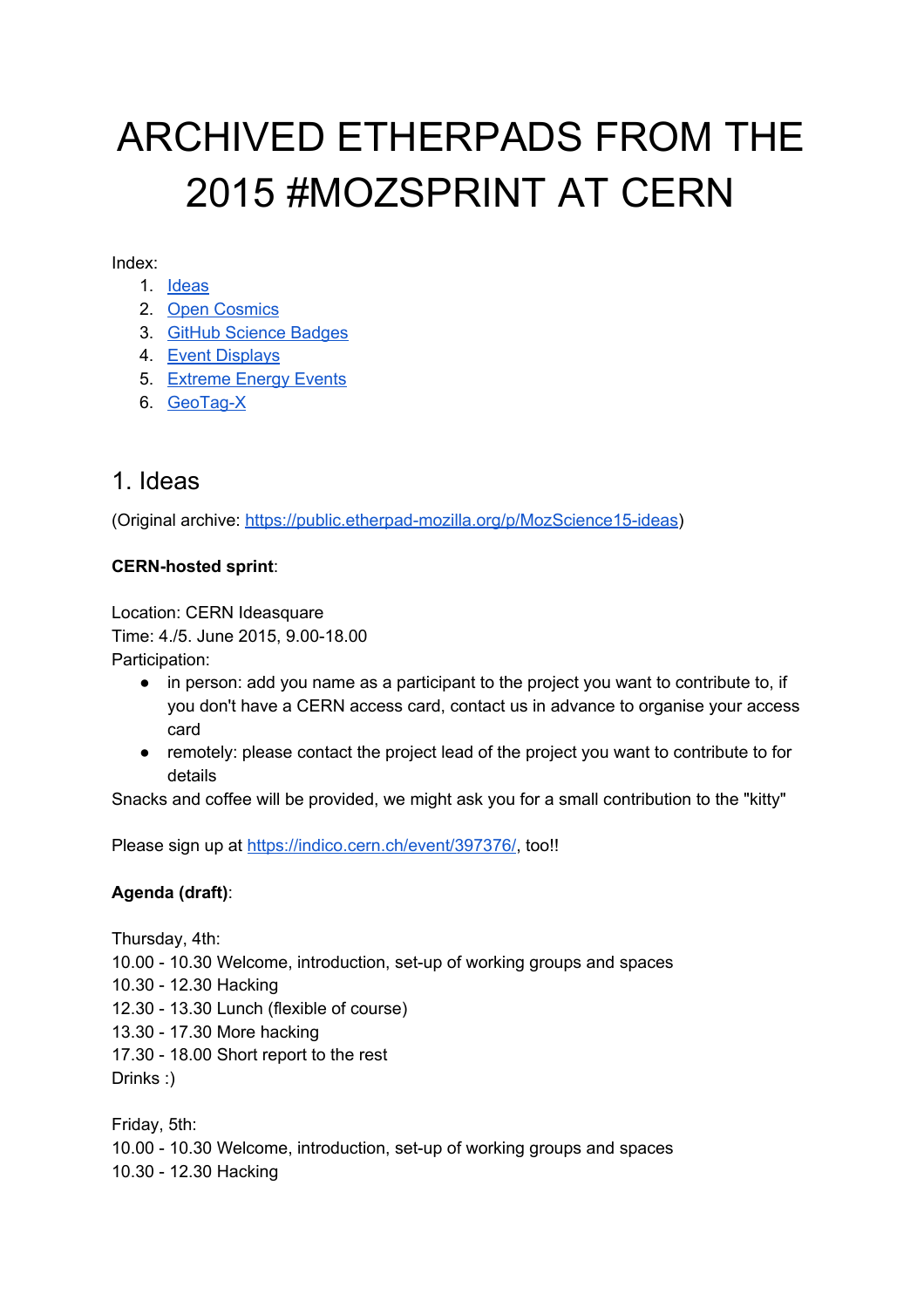10.00 12.30 Parallel session on Open Science tools in the presentation square 12.30 -13.30 Lunch (flexible of course) 13.30 - 17.00 More hacking 17.00 - 18.00 Presentation of sprint results Final party :)

For any other questions, please contact: Achintya Rao/ @RaoOfPhysics Patricia Herterich/ @pherterich Laura Rueda/ @espacial

#### **Confirmed projects**:

- Crowd-sourced Cosmic Rays
	- Project lead: Achintya Rao
	- Participants:
		- Achintya Rao
		- Hugo Day
		- Anirudha Bose (remotely)
		- Alexander Brown
		- James Devine
		- Sophie Redford
		- Sahal Yacoob
- GitHub Science Badges
	- Project lead: Laura Rueda
	- Participants:
		- Laura Rueda
		- Patricia Herterich
		- Jacopo Notarstefano
		- Karel Ha
		- Mateusz Susik
		- Jan Stypka
		- Ioanna Rompou
		- Nalin Chhibber (remotely)
- Enhancing existing/new LHC event displays:
	- Project lead: Tom McCauley
	- Participants:
		- Tom McCauley
		- Adam Wegrzynek
		- Harri Hirvonsalo
		- Jiri Manasek
		- Nisia Thornton (remotely)
		- Eamonn Maguire (Thursday)
		- Carita Logren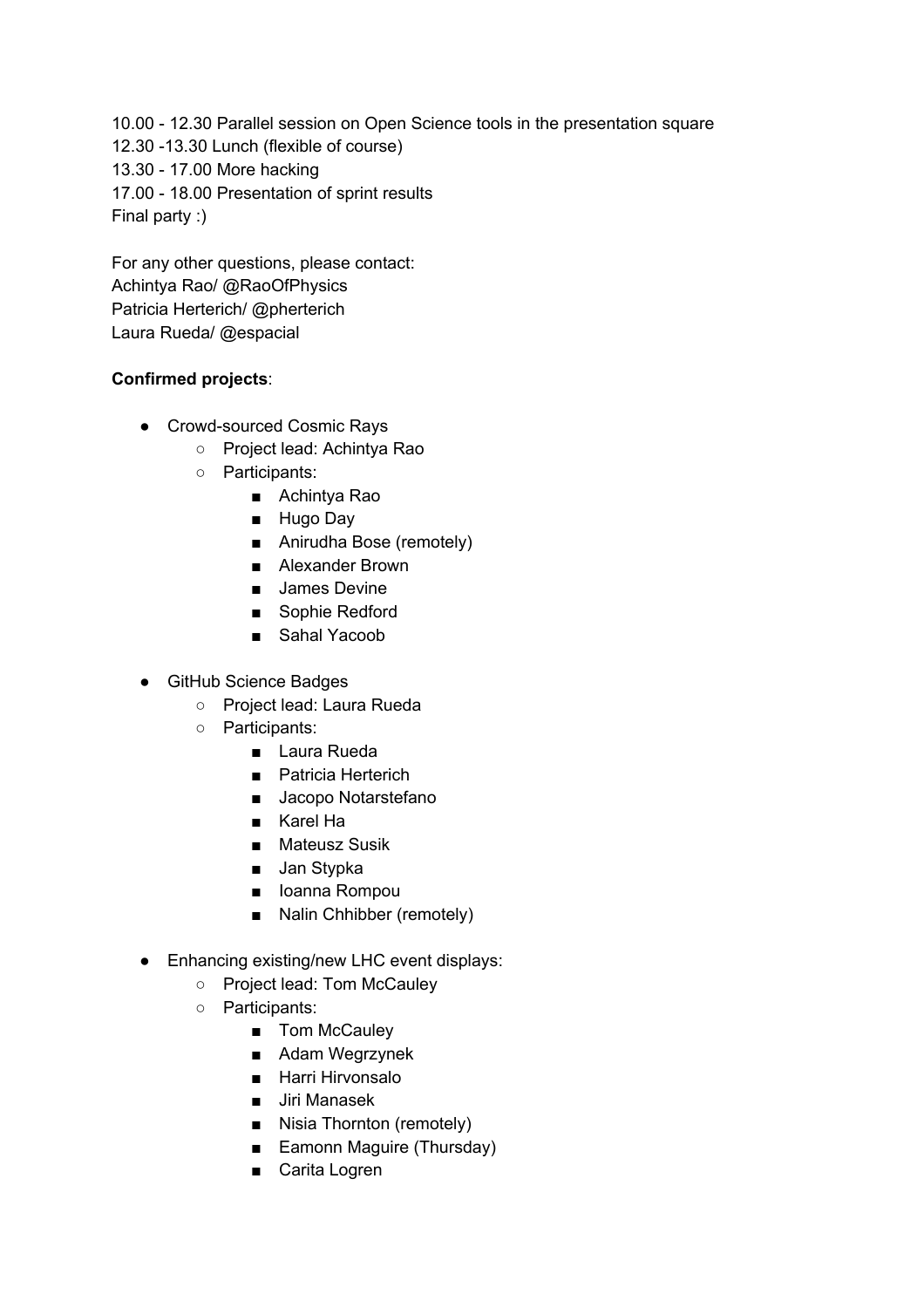- Luke Barnard
- Rachel Prudden (Met Office)
- Michael Saunby (Met Office)
- $\bullet$  E3 Extreme Energy Events real-time monitoring
	- Project lead: Ines Knaepper
	- Participants:
		- Ines Knaepper
		- Daniel Dobos (remotely)
		- Brice Copy
		- Leonardo Milano (only Friday afternoon)
		- Audrius Mecionis
- $\bullet$  Testing of the Geotag-X prototype
	- Project lead: Ellie Cervigni
	- Participants (note that you can also just contribute for a few hours):
		- Ellie Cervigni
		- Brice Copy
		- Nairit Sur
		- Eva Tolosa

#### **Other ideas**

*These might get picked up spontaneously*:

- Etherpad-Indico integration: https://github.com/ether/etherpad-lite
	- Just like webcasts are integrated with Indico at CERN same unique identifier etc. – each meeting could have associated Etherpad automatically created, for joint note-taking.
	- CERN SSO could protect sensitive notes
	- Also useful for every other organisation that uses Indico!
	- We can also document the stand-alone Etherpad set-up to simplify life for others, or make some other non-CERN-specific contributions...
- [http://hypothes.is](http://hypothes.is/) integration with CERN services particularly for PDFs on CDS and Indico?
- Education session on existing open-source collaborative tools, including ones (being) deployed at CERN
	- [https://coauthoring.cern.ch,](https://coauthoring.cern.ch/) which uses ShareLaTeX

○ ?

- Learning from others
	- https://thewinnower.com/posts/archiving-and-aggregating-alternative-scholarl y-content-dois-for-blogs – relevant to ZENODO?
- Contributing to standardisation for scholarly communication?
	- <https://github.com/scholmd/scholmd/wiki> usecases we've experienced that are missed?
	- Other (similar) projects? Missing metadata fields?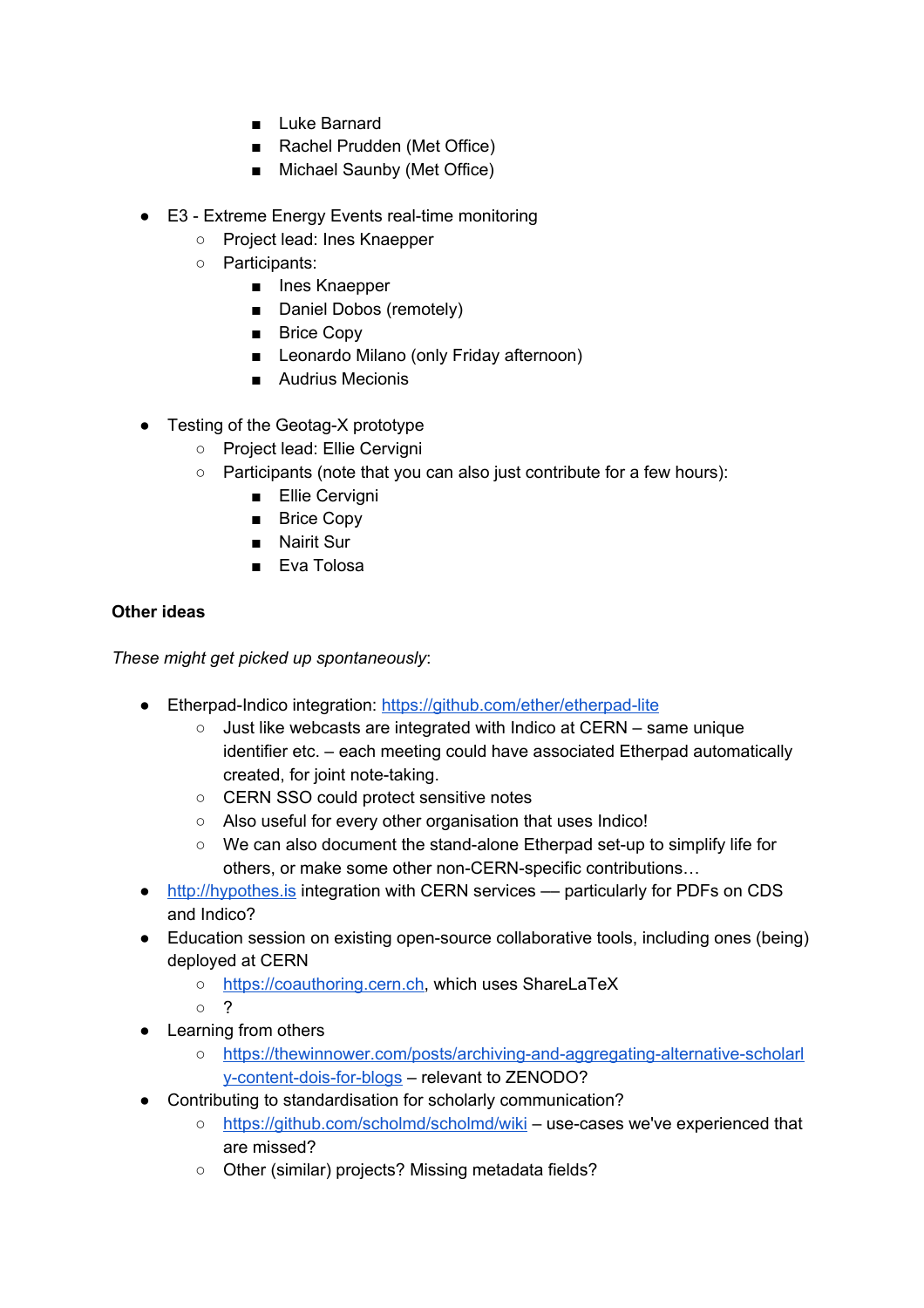- CERN Open Data Portal:
	- Integrating analysis examples from CMS that can be performed with currently released datasets? Being discussed internally already. Also see: <https://github.com/cernopendata/opendata.cern.ch/issues/787>
	- Any other matters?

## <span id="page-3-0"></span>2. Open Cosmics

(Original archive: https://public.etherpad-mozilla.org/p/mozscience15)

#### **Vidyo room**:

<https://vidyoportal.cern.ch/flex.html?roomdirect.html&key=Y71x6cfIijd0ZKrxesei6NpQ9Q> **GitHub organisation**: <https://github.com/opencosmics> **CERN e-group** for discussions[:](https://e-groups.cern.ch/e-groups/Egroup.do?egroupId=10172161) https://e-groups.cern.ch/e-groups/Egroup.do?egroupId=10172161

#### **Motivation**

A common data format and storage mechanism to allow cosmic rays detected from multiple experiments to be analysed collectively. In turn this would facilitate the development of cosmic ray detection applications and software. See Diagram 1 in the lnk below: [https://docs.google.com/presentation/d/1WyhnIJdfYHwRHbvGNl9OQCkQgDxIg\\_s8M\\_JG0V](https://docs.google.com/presentation/d/1WyhnIJdfYHwRHbvGNl9OQCkQgDxIg_s8M_JG0VM__OE/edit?usp=sharing) M OE/edit?usp=sharing

#### **Background**

There are lots of different student/citizen science

cosmic ray experiments either in progress or being planned. At the moment each is developing it's own data structures and storage systems. Investigation of existing cosmic ray experiments will form part of the activity.

#### Use-cases/Applicability

Such a system could be applied to Cosmic Pi, Crayfis, HiSPARC, ERGO, assuming everyone wants to join in!

1) A cosmic ray detector encounters a cosmic ray particle from a shower and uploads it to a common database.

2) The database can then be queried for all events within a certain physical region, within a certain time frame, providing raw data for the reconstruction of the shower. See diagram 2:

[https://docs.google.com/presentation/d/1WyhnIJdfYHwRHbvGNl9OQCkQgDxIg\\_s8M\\_JG0V](https://docs.google.com/presentation/d/1WyhnIJdfYHwRHbvGNl9OQCkQgDxIg_s8M_JG0VM__OE/edit?usp=sharing) M OE/edit?usp=sharing

#### **Feasibility**

Part of the exercise is to ascertain the feasibility, already validated in principle by discussions between Cosmic Pi and Crayfis (see notes at the bottom). Cosmic Pi data format is also provided below.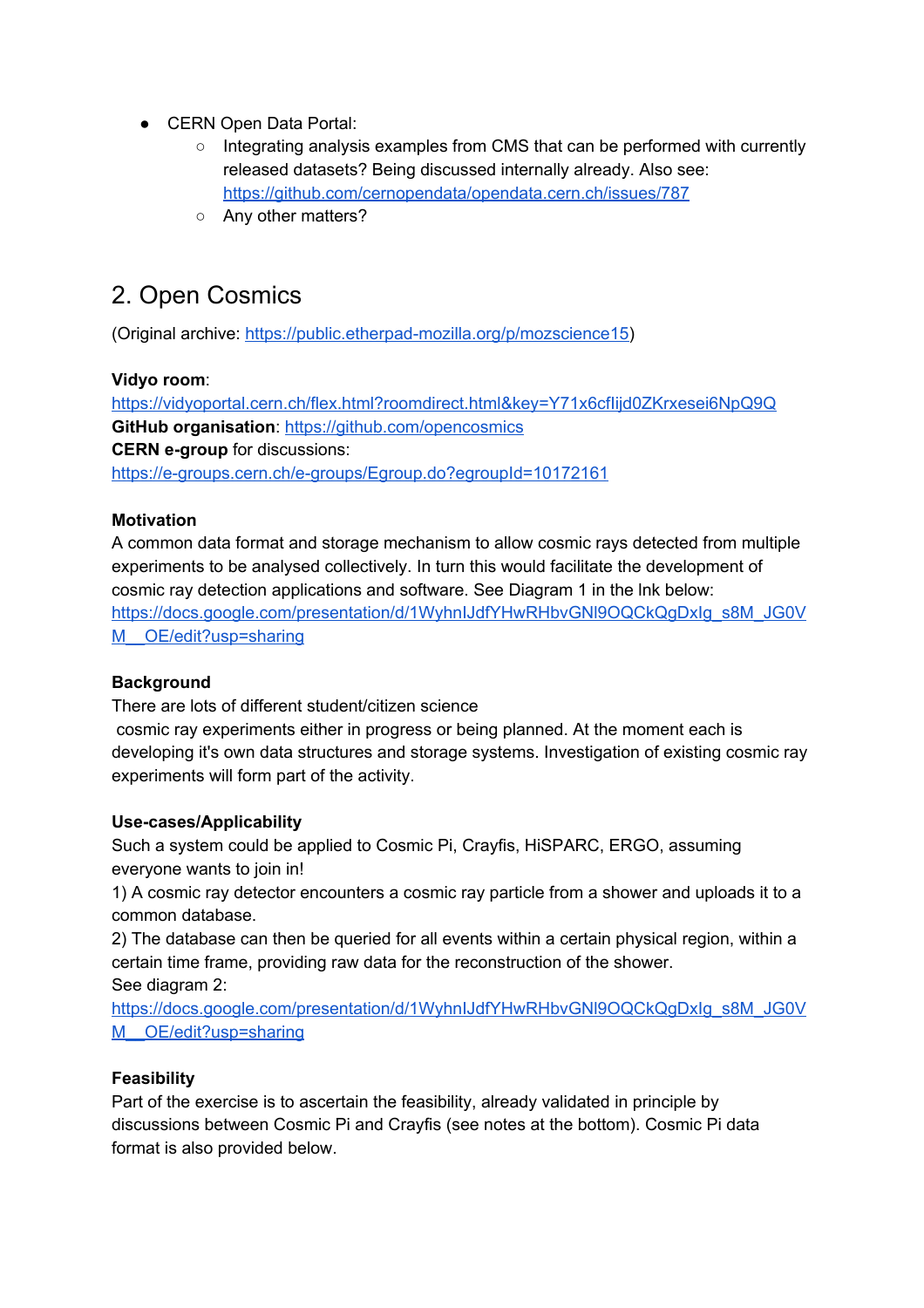Some of the data will need to be filtered (at source, or via an intermediate level, for example Crayfis), this is experiment specific.

#### **Sprint deliverables**

Investigate existing cosmic ray projects (HiSPARC, Crayfis, CosmicPi, ERGO etc.) Review feasibility for a common platform across some or all projects Investigate potential solutions for a Cosmic Ray open repository (e.g. CERN Open Data)

#### **Time required**

2 days 1/2 Day for investigation of platforms 1/2 Day for Feasability based on platform information 1/2 Day for drafting of common format specification 1/2 Day for example implementation

#### **Skills required**

Python, understanding of data structures and database principles. See implementation in Diagram 3:

[https://docs.google.com/presentation/d/1WyhnIJdfYHwRHbvGNl9OQCkQgDxIg\\_s8M\\_JG0V](https://docs.google.com/presentation/d/1WyhnIJdfYHwRHbvGNl9OQCkQgDxIg_s8M_JG0VM__OE/edit?usp=sharing) M OE/edit?usp=sharing

#### **Post-sprint follow-up(s)**

Integration with Cosmic Pi platform application

#### **Data examples**:

#### **HiSPARC**:

- http://www.hisparc.nl/en/hisparc-data/
- [http://data.hisparc.nl/show/stations\\_by\\_country/](http://data.hisparc.nl/show/stations_by_country/)
- Downlo[a](http://docs.hisparc.nl/publicdb/data_access.html#downloading-via-python)d data http://docs.hisparc.nl/publicdb/data\_access.html#downloading-via-python

#### **Global data format outline:**

(per event) *High level* 1) Position (GPS coordinates) + bound (accuracy) 2) Timing (Converted to UTMS) + bound (accuracy) 3) Energy (MeV) + bound (sensitivity) 4) Direction vector + range 5) Detector name/reference > needs to be unique. *Low level* 6) Detector specific metadata

#### **Other projects**:

- https://quarknet.i2u2.org/group/international-muon-week
- http://ippog.web.cern.ch/resources/2014/international-cosmic-day-2014

------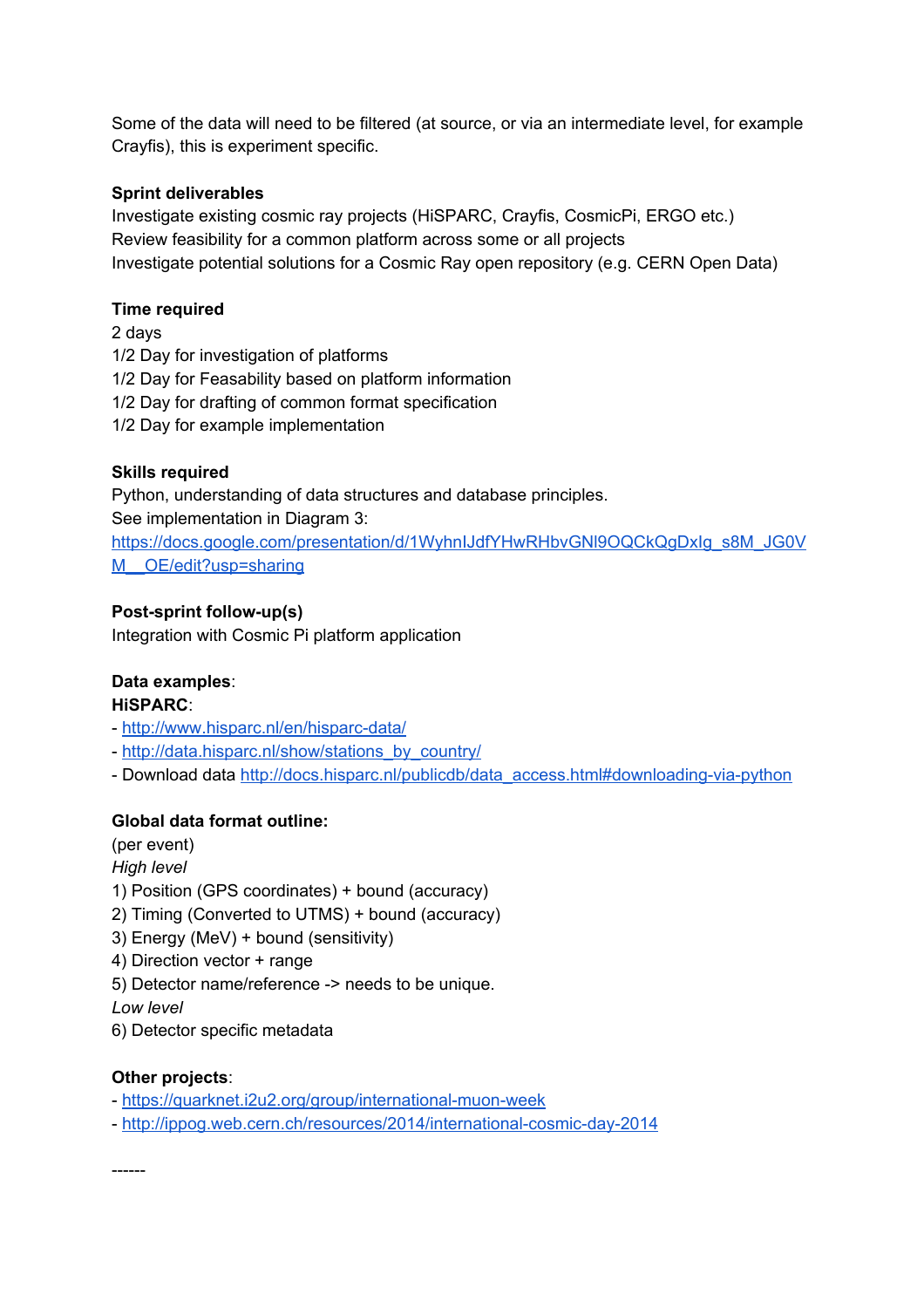#### **Misc. notes**:

D[o](http://www.mozillascience.org/collaborate/) we add the project to <http://www.mozillascience.org/collaborate/>?

- $\bullet$  Standard kit schematic?
- DAQ / analysis tools?

#### **Cosmic Ray projects:**

HiSPARC <http://hisparc.nl/en> [http://data.hisparc.nl/show/stations\\_on\\_map/](http://data.hisparc.nl/show/stations_on_map/) ERGO <http://www.ergotelescope.org/> Crayfi[s](http://crayfis.io/) <http://crayfis.io/> CosmicP[i](http://cosmicpi.org/) [http://cosmicpi.org](http://cosmicpi.org/) RIC[H](http://www.insidescience.org/blog/2015/04/13/particle-physics-cheap) http://www.insidescience.org/blog/2015/04/13/particle-physics-cheap CrowdMag: <http://www.ngdc.noaa.gov/geomag/crowdmag.shtml> DEC[O](http://wipac.wisc.edu/deco) <http://wipac.wisc.edu/deco>

Deliverables:

...

- Data specifications: format (JSON?), metadata etc.
- Set up a test server that can collect data
- Crayfis has a protocol-buffer format, maybe it can be used by CosmicPi
- Overview of all existing projects with commonalities and differences (outreach task)
- ●
- ●

------

#### **Notes from meeting on 20150424T17:00+02**

- Cookies!
- What are the goals of the sprint?
- Standardisation for data: format, storage, analysis?
- Coincidence cannot be done by all detectors, i.e. those that have a single scintillator block or CCD/CMOS
- Kyle: Can you drop details of how you collect data from the phones? And point to more documentation…
- "Where to store the data is not the stumbling block": Amazon?
- Data privacy issues: how to address?
- ID-tagging: can you identify a person from the data you take?
- Getting the CosmicPi kit FCC/CE certified
- The extra components would need to be certified as safe to use in an educational setting.
- Certification costs need to be determined
- Goal of CosmicPi: get hardware+API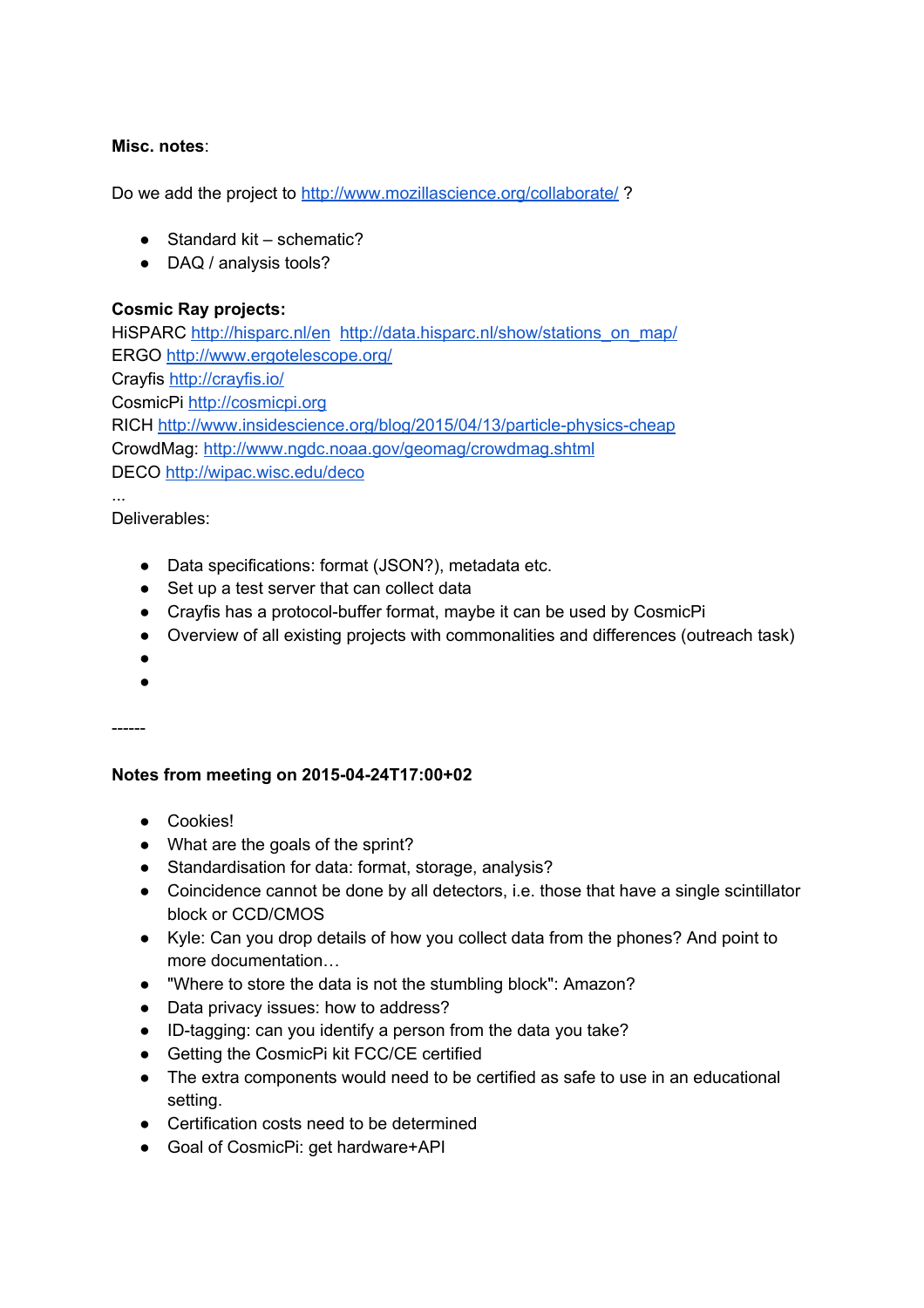- For Crayfis, it's important to also know when the system was measuring, but no particles were seen. This is for scientific analysis later.
- Timing: how accurate?
- ●
- ●
- Timing: NTP vs Navstar  $(i)$  por que no los dos?)
- Energy ranges for CosmicPi (low energy) and Crayfis (high energy)?
- Merch! A phone-case or sticker that blocks your camera
- What about using CCDs from old cameras? Is this possible?

#### **Cosmic Pi Data Raw Format**

Things that cosmic pi records as part of an event:

- 0) Cosmic Pi serial number
- 1) GPS position, lat/long/alt
- 2) GPS time stamp
- 3) 2 channel energy reading (2x12 bit) from SiPMs via ADC's
- 4) Temperature (possibly 2 channels)
- 5) Orientation (3-axis accelerometer)
- 6) Pressure (12 bit), possible direct altitude conversion
- 7) Relative humidity % 6 bit precision.
- 8) Magnetic field (3 axis magnetometer)
- 9) How long have I been switched on for?
- 10)The cryptographic signing key, based on hardware token.

#### **Cosmic pi goals**

Short term: Working hardware

Medium term: Kickstarting, Draw pretty pictures like thi[s](http://www.aspera-eu.org/images/stories/Media/MEDIAPICTURES/HR/cosmicrays2.jpg)

http://www.aspera-eu.org/images/stories/Media/MEDIAPICTURES/HR/cosmicrays2.jpg Long term: Distributed data processing and storage on Pi.

#### **Crayfis goals**:

●

### <span id="page-6-0"></span>3. GitHub Science Badges

(Original archive: https://old.etherpad-mozilla.org/pojjcLQEVD)

Mozilla Science Global Sprint, CERN Site

Project idea: 'GitHub science badges'

aka Matraz

GitHub repo: https://github.com/MSusik/matraz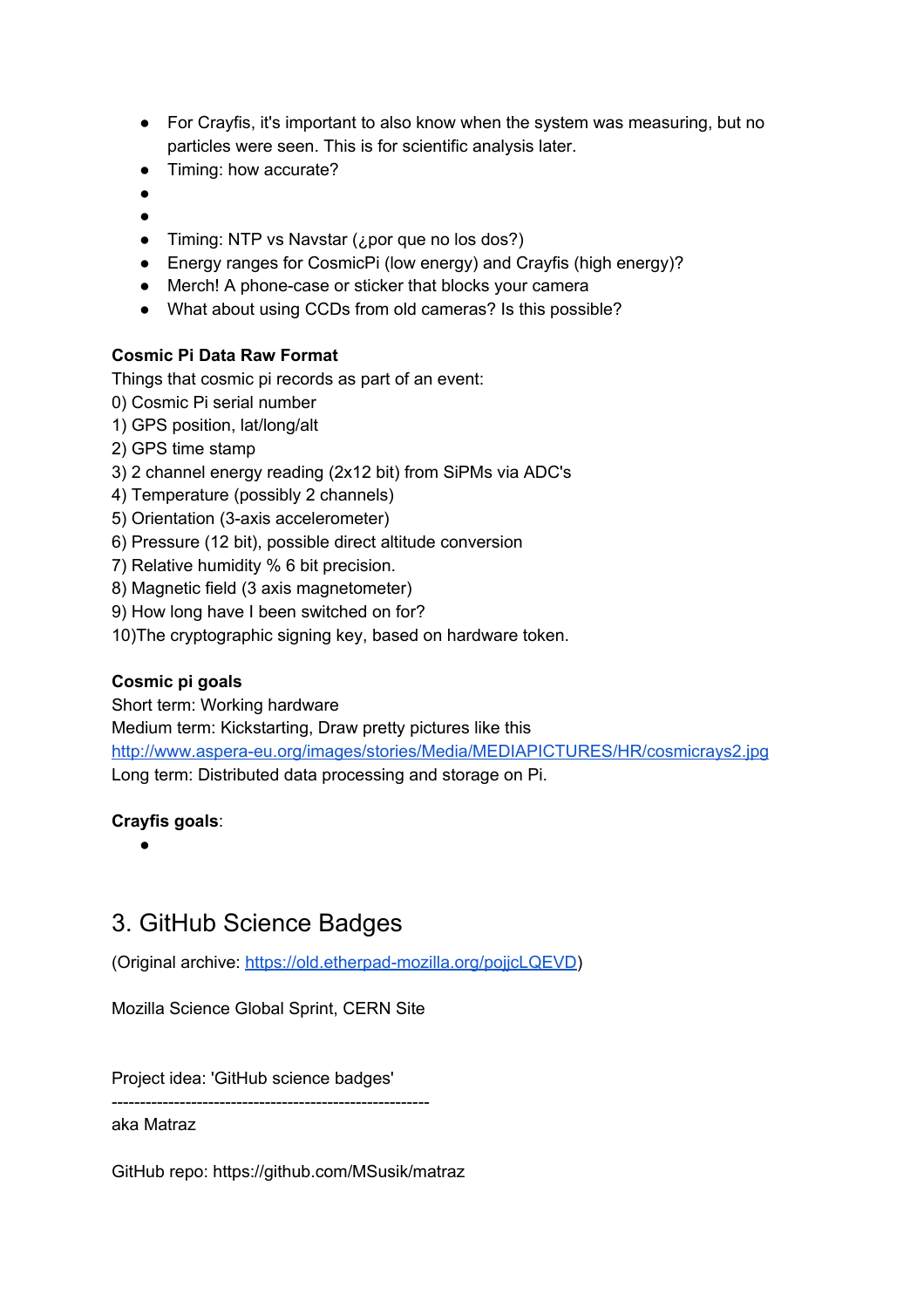Create a visualisation for scientific GitHub repositories that shows how re-usable a repo is

We went for 4 criteria (to start with, the brainstorming below shows that there are more things that could be included in the future but were not feasible to implement in the scope of this sprint):

- the license chosen for the repo
- is there any documentation?
- is there a contact person for questions
- does the repo have a DOI assigned.

Visualisation: http://i.imgur.com/SMa3BV4.gif

Full flask = re-usable scientific code as our 4 criteria are fulfilled

Brainstorming we started from:

a free-style modification of Jacopo's idea :)

**Motivation** 

Researchers are increasingly publishing, sharing and reusing software. Sometimes it is difficult to identify how open, extensive or used a project is. Providing a visual representation (badge-style) could prove helpful to describe simply and effectively such details. Moreover, it could encourage citation and reuse by highlighting the persistent identification of the software.

Description, applicability and use-cases

GitHub is one of the most widely used repository and version control services. Although other alternatives exist (e.g. Bitbucket), for the scope of this sprint, we will only consider **GitHub.** 

GitHub provides an open API to retrieve the information of each repository. We will use the retrieved information to extract the most important details and build the badge.

The badges could look like:

-------------------------------------| License | << color coded? --------------------------------------| Some metrics | << e.g. # lines / # contributors? -----------------------------------| DOI of the latest issue | << simplify citation \_\_\_\_\_\_\_\_\_\_\_\_\_\_\_\_\_\_\_\_\_\_\_\_\_\_\_\_\_\_\_\_\_\_\_\_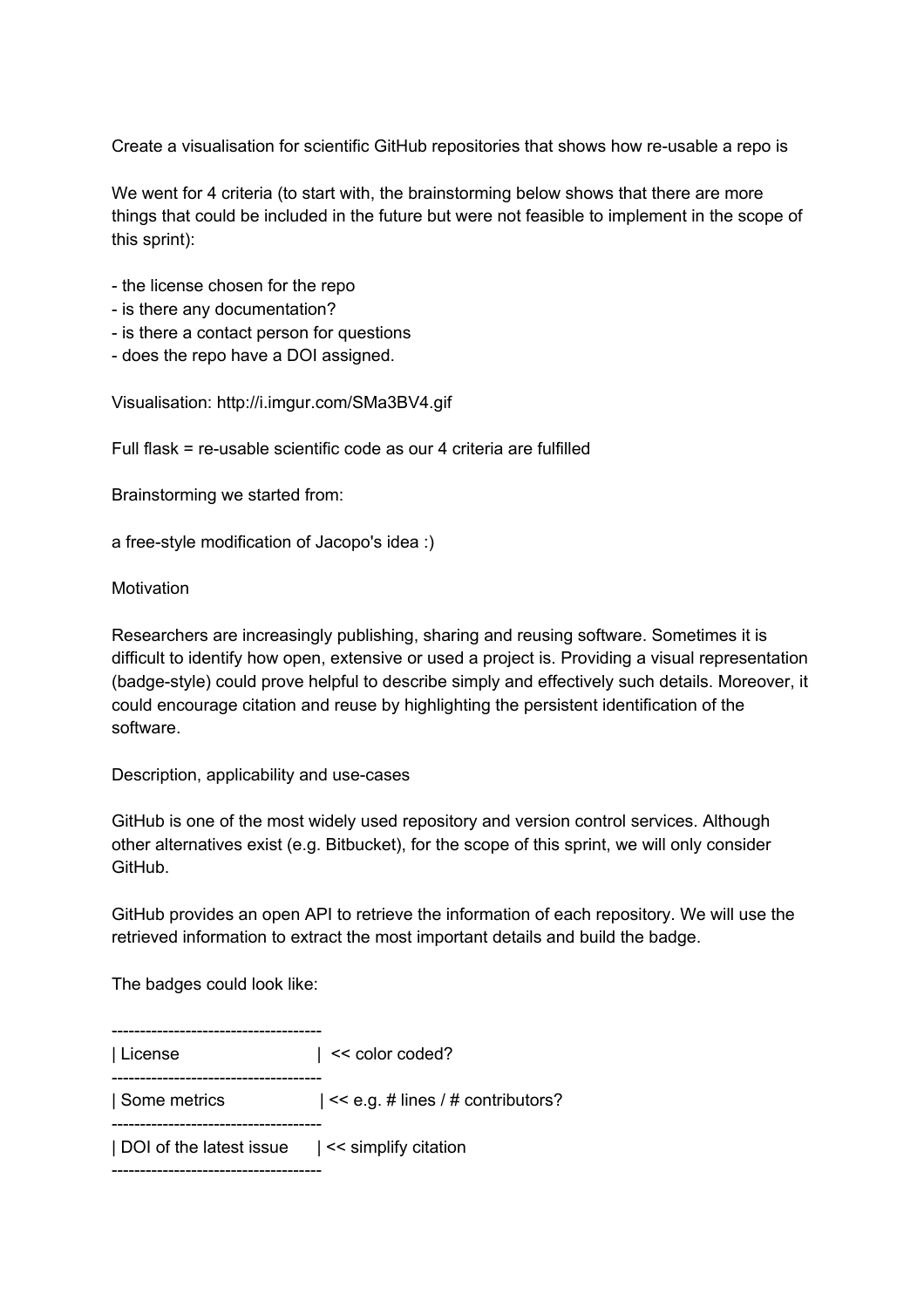Documentation Contact info

Possible metrics for the re-usabilty of code

- license (see http://choosealicense.com/licenses/ for options and develop a rating for their openness)

does it compile/ pass tests (e.g. is there a Travis integration...)

- Is a DOI minted to facilitate citability?

- How much metadata is available (this needs some discussion about the metadata we count on how we will measure the "much": length of the readme file?)

- # of open issues (or better resolved issues as this might be a better measure for good documentation)

does the project have milestones? (sustainable?)

For impact, a lot of work is done by http://sciencetoolbox.org/ already > can we integrate their work? do we need to expand? how?

Technology/Skills required

Python... ? Wrappers https://developer.github.com/libraries/

Ideas from: https://www.openhub.net

http://www.mozillascience.org/contributorship-badges-a-new-project/ https://github.com/mozillascience/PaperBadger http://paperbadger.herokuapp.com/

Time required and feasibility

2 days, starting with defining the concrete specs and then putting it into practice

**Deliverables** 

 $\overline{\phantom{a}}$ 

Docker based web app, the entire system can rely on a docker image to calculate the code 'score' on the fly and store it to some kind of knowledge base for reference [concept similar to CodersCrowd]

Post-sprint follow-up(s)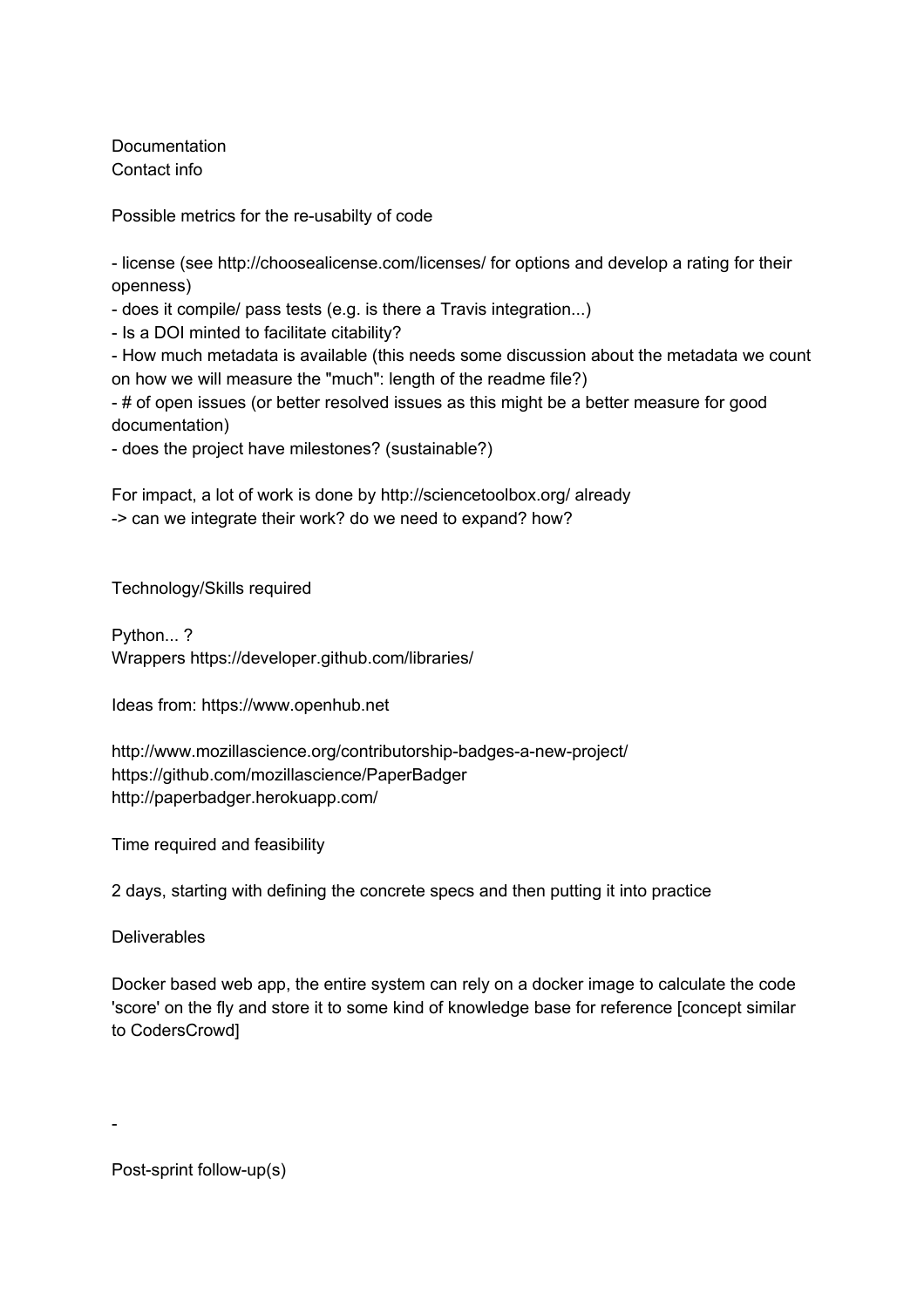possible integration/refinement as part of the THOR project (https://thorproject2014.wordpress.com/)

# <span id="page-9-0"></span>4. Event Displays

(Original archive: https://public.etherpad-mozilla.org/p/MozScience15-eventdisplays)

#### **Day 2 (5.6.2015)**

Everyone at CERN seems to have converged on a Google Cardboard application with Luke and Carita doing most of the heavy lifting yesterday and Luke doing most of it today.

The result is on http://cern.ch/cms-cardboard (alpha)

How-to and behavior:

- Go to the url on your phone in Chrome (recommended)
- Open an event via the file button
- Rotate your phone to landscape mode
- Press the binocular button
- Insert phone into your cardboard and enjoy
- If you lean back it zooms in; if you lean forward it zooms out
- If you are adventurous press the "movie" button before you strap on the cardboard: you should see some proton bunches come and collide and tracks appear and disappear

There was also a pull request from Michael at the Met Office allowing for setting the framerate.

#### **Day 1 (4.6.2015)**

#### **Tasks:**

Recording an animation

- Implement a way for an user to define start and end state using the UI of iSpy (user selects what is displayed at start state and at the end state).
- Store these into a JSON-file that defines the .ig-file and the event inside .ig-file that these object belong to.
- The JSON-file should also specify transitions (camera angles, panning, etc.) between the start and end state.
- --> Make iSpy interpret contents of the JSON file and render the animation.
- There could be additional states between the start and the end file. (each one having the transitions between states defined)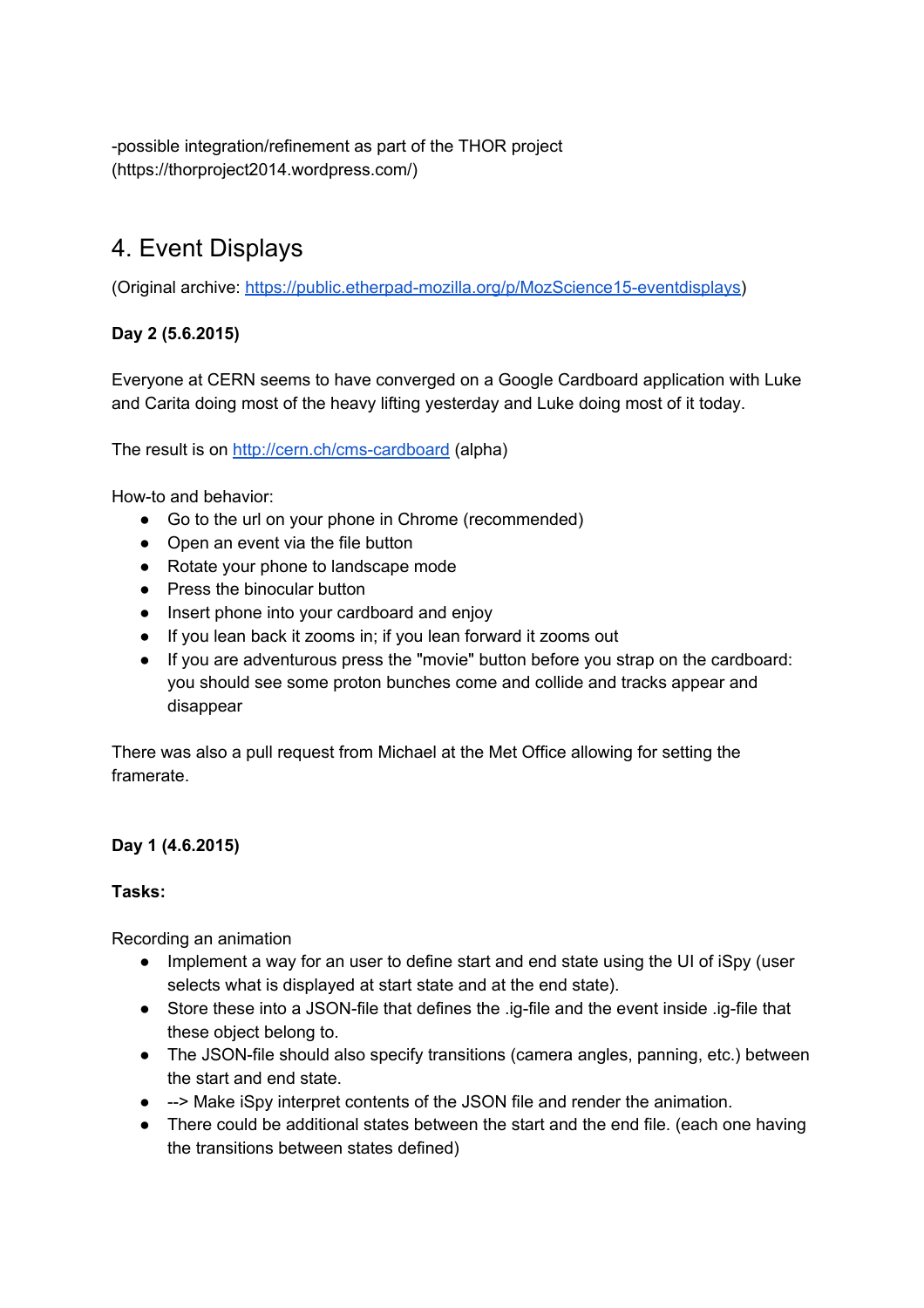• Chec[k](https://github.com/cms-outreach/ispy-webgl/blob/master/js/animate.js) https://github.com/cms-outreach/ispy-webgl/blob/master/js/animate.js for references on how Animation-button is implemented. These "instructions" for iSpy should be defined in the JSON-file.

**CMS-visualization for Google Cardboard (Luke)** 

- <https://www.google.com/get/cardboard/>
- Here's a demo how it should look like: https://github.com/tpmccauley/cms-cardboard
- WIP version http://cms-cardboard.web.cern.ch/cms-cardboard/

Import models to iSpy in different formats (not just .obj)

- Currently it is possible to import models into iSpy in .obj-format. Three.js support importing of models in different formats.
- <http://threejs.org/docs/> (scroll to "Loaders" for more documentation / references)
- [http://threejs.org/examples/#webgl\\_loader\\_obj](http://threejs.org/examples/#webgl_loader_obj) (search "loaders" for more examples)
- Collada import might be the most useful?

Animation of tracks, "explosions", etc.

● ???

Export SVG-image from iSpy

- Chec[k](http://blog.felixbreuer.net/2014/08/05/using-threejs-to-create-vector-graphics-from-3d-visualizations.html) http://blog.felixbreuer.net/2014/08/05/using-threejs-to-create-vector-graphics-from-3d [visualizations.html](http://blog.felixbreuer.net/2014/08/05/using-threejs-to-create-vector-graphics-from-3d-visualizations.html)
- $\bullet$  svg-crowbar has been used succefully[:](http://nytimes.github.io/svg-crowbar/) http://nytimes.github.io/svg-crowbar/, https://github.com/NYTimes/svg-crowbar

Documentation / code commenting

● Document and comment for developer friendliness

Loosely-coupled object configurations [low\_priority?]

- Curr[e](https://github.com/cms-outreach/ispy-webgl/blob/master/js/objects-config.js)ntly file https://github.com/cms-outreach/ispy-webgl/blob/master/js/objects-config.js defines how an object should look like.
- The file also holds the keys of the objects that iSpy expects to be in an .ig-file ("CSCSegments\_V2", "CSCSegments\_V3"). If a new object if added to the .ig-file the must be defined here also, or else iSpy doesn't know how to draw it.
- Differences on how to draw a "CSCSegments\_V3" vs "CSCSegments\_V2" are negligible :) and basically this kind of version change that doesn't involve changes to code that does the actual drawing (https://github.com/cms-outreach/ispy-webgl/blob/master/js/objects-draw.js), shouldn't need code changes at all.
- Goal is to specify how objects should look like in the .ig-file or a JSON-file with the same name as the .ig-file. (Any alternatives?)
- --> What ab[o](https://github.com/cms-outreach/ispy-webgl/blob/master/js/objects-draw.js)ut version changes that DO involve changes to https://github.com/cms-outreach/ispy-webgl/blob/master/js/objects-draw.js ? Are there going to be any?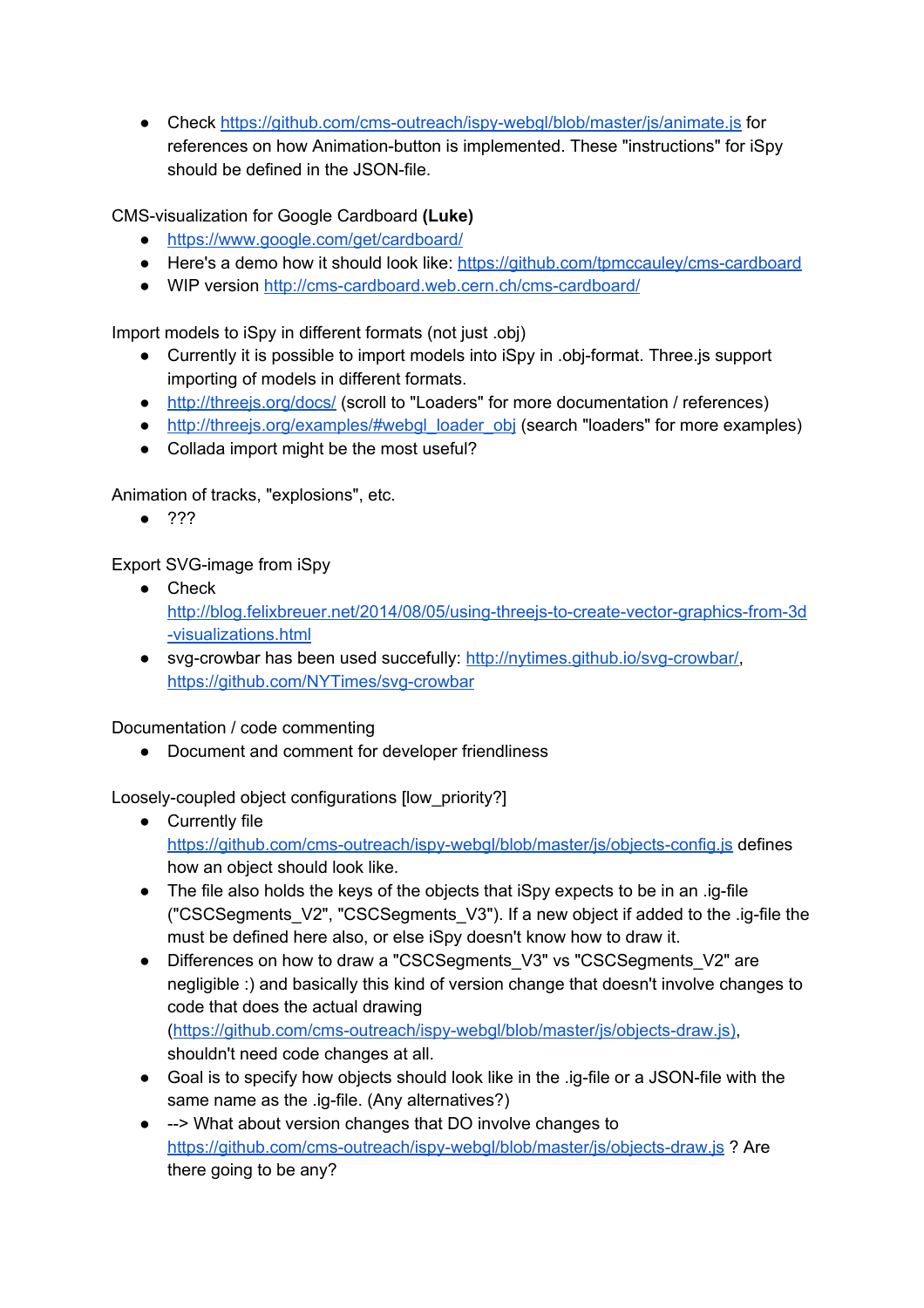RZ and RPhi views **(Eamonn)**

● Reproduce the functionality of standalone iSpy, where you can quicky get RZ and RPhi-views of the event. (Need screenshots of the views as examples...)

Different views for Experts and Public (Show advanced functions-button / -checkbox)

- Currently iSpy is more or less for Expert users (physicists?)
- For public-users (wider audience) abbreviations like "CSC" are not informative and in order for iSpy to be more attractive to general public help / info menus and windows should be implemented.
- Canvas version of iSp[y](http://opendata.cern.ch/visualise/events/CMS) <http://opendata.cern.ch/visualise/events/CMS> has the required functionality (check the red question marks next to elements of treeview).
- --> Implement this (or similar) functionality to WebGL-version of iSpy
- We don't want the UI of iSpy to be cluttered or provide "not needed information" to expert users, so this user-friendliness should be disabled for expert users. Maybe a checkbox in settings-panel? ("Show advanced-view", or similar?

#### -------------------**Motivation**

Get involved developing an application used to create images and animations of LHC collision events as seen in the CMS detector.

Typically event displays are bespoke applications created by the experiments and used by the experts. These days, with modern browsers and open-source code and open data anyone can help with development and visualize some real collision events.

#### **Background**

The browser-based event display for the CMS experiment at the LHC [\(](http://ispy-webgl.web.cern.ch/ispy-webgl/) http://ispy-webgl.web.cern.ch/ispy-webgl/) is open-source, open-access, and uses a simple JSON based format for its input. In November last year CERN released LHC data via an open data portal (http://opendata.cern.ch). Some of the data was released in event display format so there is some open data to play with.

#### Use-cases/Applicability

The display is used by CMS in physics masterclasses aimed at high-school students and to create images and animations of collisions for public dissemination of physics events e.g. http://cms.web.cern.ch/news/lhc-delivers-low-energy-collisions-cms-and-other-experiments The display could be adapted for other uses such as public exhibitions, mobile devices, etc.

#### **Feasibility**

Feasible!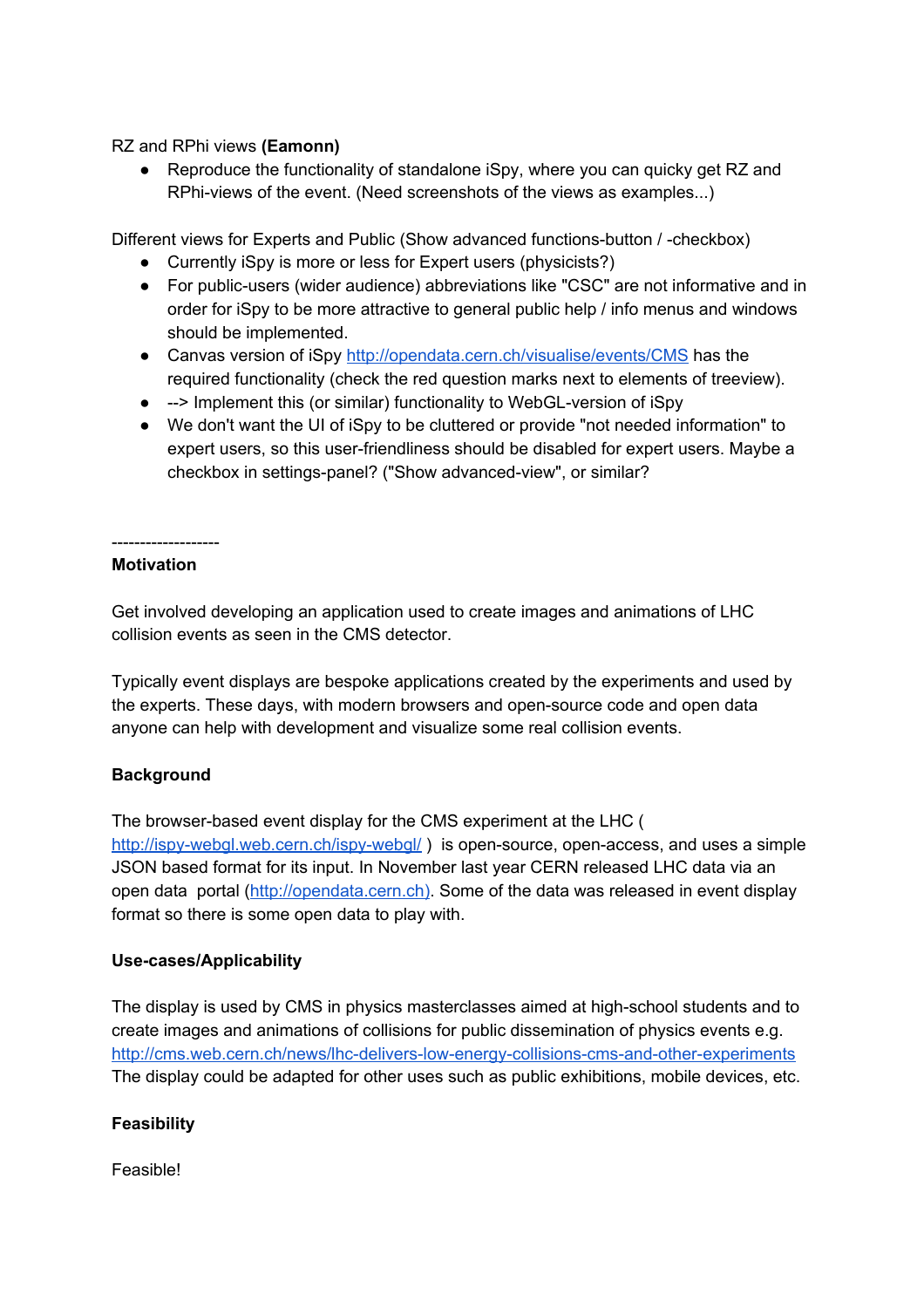#### **Sprint deliverables**

Some ideas:

Create native apps for mobile devices

- Improve geometry handling: currently we suck in some large-ish files that describe the geometry; is there a better way? Almost certainly.

- RZ and RPhi views?

 Picking? Correlated picking (i.e. pick an object in the canvas and show it's info in the table)? DONE

- Improve animation config? Use key frames?

- Improve object configuration?

 Another idea: expand/improve application for Google Cardboard https://github.com/tpmccauley/cms-cardboard

#### **Time required**

#### **Skills required**

A bit of knowledge about experimental particle physics and the CMS detector would be useful but not required.

Otherwise, knowledge of JavaScript, HTML, CSS, and WebGL (three.js) is required.

#### **Post-sprint follow-up(s)**

Keep involved via github?

#### **Resources**:

https://github.com/cms-outreach https://github.com/cms-outreach/ispy-webgl https://github.com/cms-outreach/ispy-online https://github.com/cms-outreach/ispy

------

#### **Misc. notes**:

- Evtl. kick-start the Total Event Visualizer w/ MediaLab and some people from the experiments (Tom, Ana) as a tool for Open Education/Masterclasses? – Patricia
- Or work on enhancements to already available and open-source iSpy (for CMS only, though)? I've proceeded to add text on this above.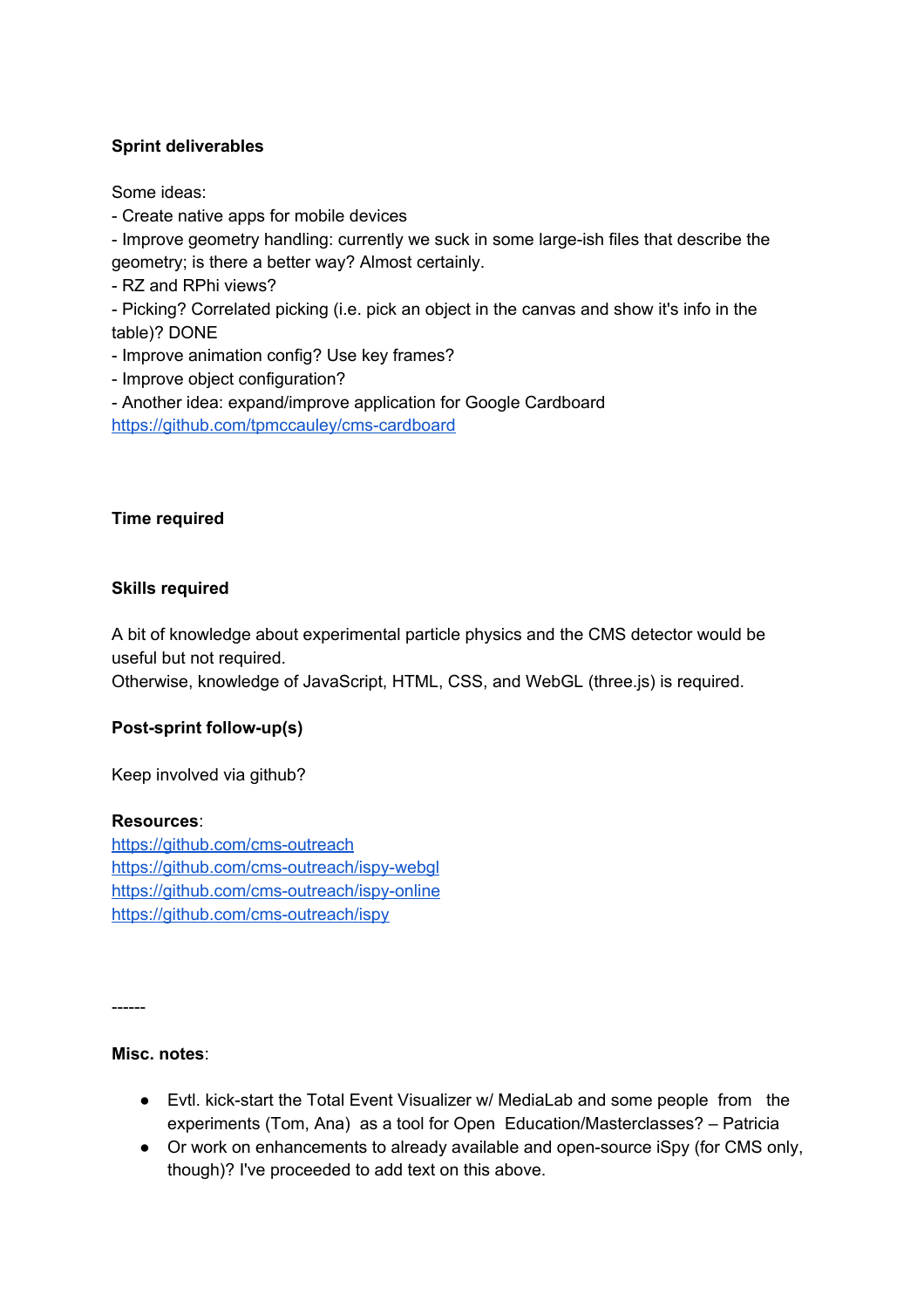# <span id="page-13-0"></span>5. Extreme Energy Events

(Original archive: https://public.etherpad-mozilla.org/p/MozScience15-extremeenergyevents)

#### **Motivation**

Explosions and other extreme energy events: so the world knows now

Use of explosives especially in urban areas is the defining phenomenon of the last and current century. It and other extreme energy events, is the stuff of everyday global news. But still today and in terms of the nature and extent of the destruction, such events remain in the domain of eye witness accounts or official statements. E3 would permit with multi technology detector systems a real time monitoring on an entirely objective basis of explosions and other extreme energy events in a given context. By collecting scientific hard evidence for the watching world, E3 aims to reduce the excesses of violence by making the story of an attack publicly available as it happens, improve the information situation for peace-keepers, humanitarian agencies, journalists as well provide new possibilities with respect to prosecution of war crimes.

#### **Background**

OUR OBJECTIVE is to provide the means to monitor explosions and other extreme energy events on a real time, objective and on-line basis.

BY designing and building appropriate technology in the form of detectors, and coupling these detectors with the necessary software for analysis, telecommunications and the end-product on-line.

WITH THE GOAL OF making available to any interested parties the capacity to:

- detect the nature and extent of active hostilities and other extreme energy events;
- monitoring of cease fires;
- facilitate needs assessment and security requirements for humanitarian organisations with respect to extreme energy events;
- provide accurate reporting of extreme energy events on an objective basis;
- provide people whether affected populations, schools, companies etc. with objective information pertinent to their own security and well-being;
- provide the basis for evidence collection for crimes including war crimes;
- carry out research with respect to extreme energy events.

#### Use-cases/Applicability

*How would realtime , objective and open source information about extreme energy events (especially explosive events) bring about change? Who would the endusers be of E3?*

- Peace-keeping / enforcing bodies could reliably monitor conflicts and cease-fire agreements.
- Humanitarian / relief organisations would be able to use the information to assess damage, needs of civilians and their own operational security.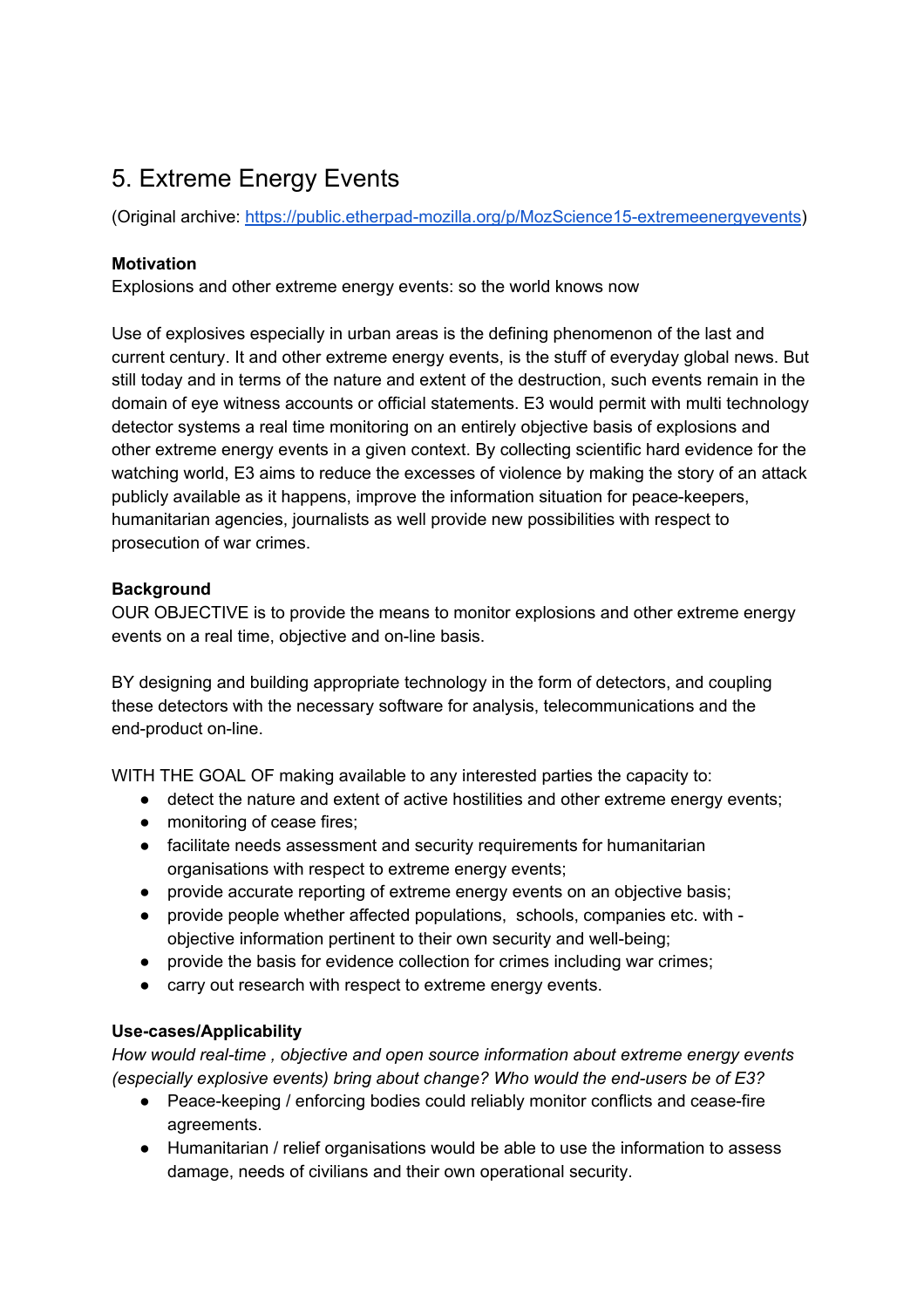- The media would have a more accurate and non-biased picture of events relying less on "reports."
- The general population would know what is happening and where and so be able to make their own security decisions if, for example, they are moving from one town to another.
- Airlines would be able to verify areas of active conflict and so change flight paths accordingly.
- Lawyers would be able to use the information as "evidence" in the pursuit of prosecuting war crimes.
- Academic and organisations including those orientated around conflict and peace-building could use the information for a wide variety of research projects.

#### **Feasibility**

#### **Sprint deliverables**

• a first version prototype of the web user interface demonstrating the user experience and data visualisation of the E3E data (sample data?)

#### **Time required**

● 48 Hours

#### **Skills required**

- design
- web development
- data visualisation
- programming
- data analysis

#### **Post-sprint follow-up(s)**

- CERN Summer Student
- CERN Webfest
- THE Port hackathon at CERN

------

**Misc. notes**:

### <span id="page-14-0"></span>6. GeoTag-X

(Original archive: https://public.etherpad-mozilla.org/p/MozScience15-geotagx)

#### **What is the GeoTag-X project?**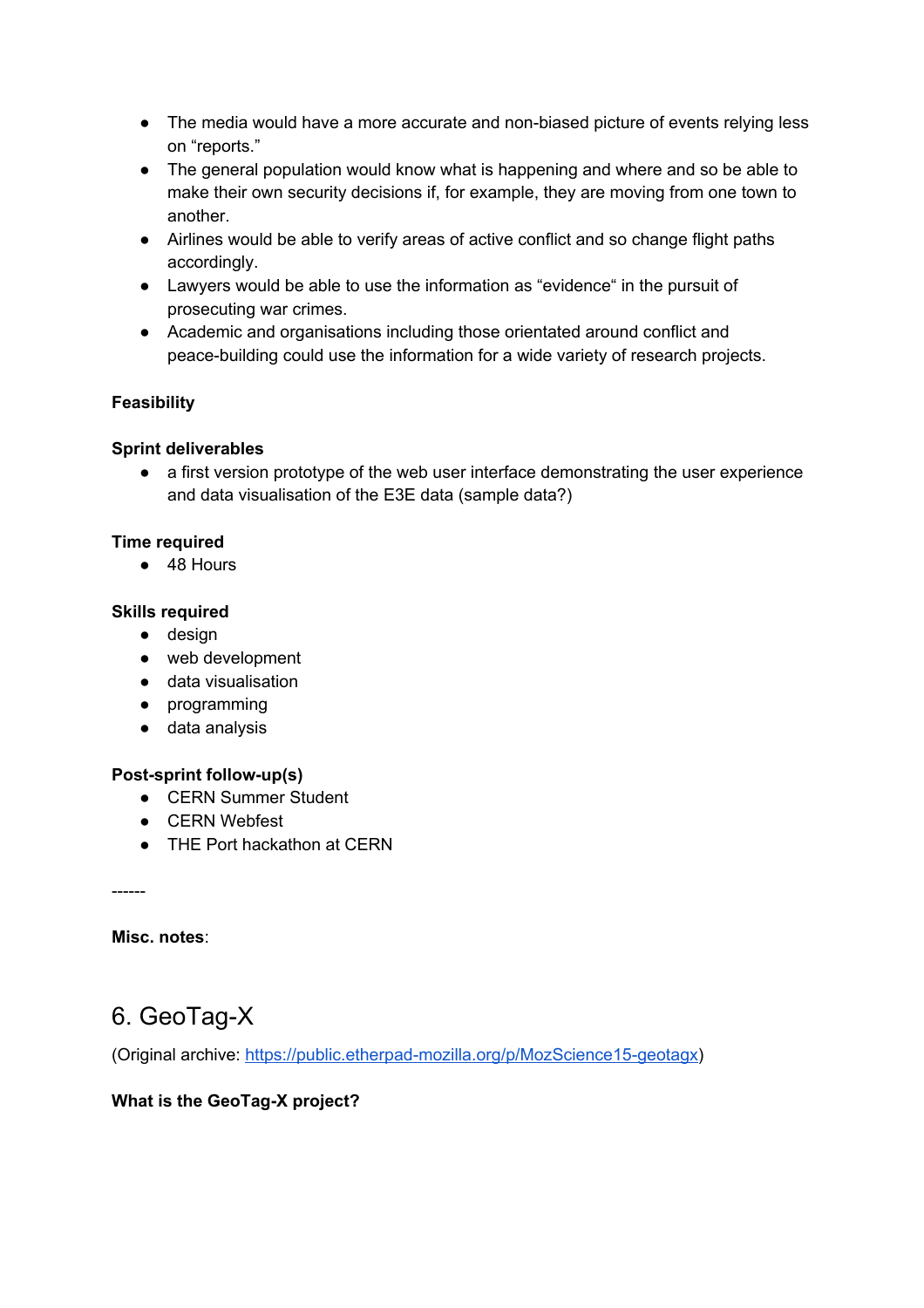GeoTag-X relies on volunteers analysing photographs taken in disaster-affected areas. Thanks to their work, we should be able to gather data that will be crucial to humanitarian response efforts.

#### **What are we trying to do for the Mozillla Global Sprint 2015?**

Test the GeoTaq-X platform!

For this we need as many volunteers as possible to get online analysing photos and giving us their feedback.

For the sprint we aim to have all 81 photos of the Winter Shelter applicatio[n](http://geotagx.org/project/wintershelter/) <http://geotagx.org/project/wintershelter/> analysed by 20 pairs of eyes. This doesn't mean you have to go through all these photos: what we need from you is to analyse as many photos as you feel like – even just 2 or 3 would be extremely helpful.

#### **Who can contribute?**

Anyone can be a volunteer – there are no particular skills required to participate in our project.

All you need to start contributing is a pc or tablet with an Internet connection. This means that you can do it wherever you want, whenever you want.

We will be at the CERN Ideasquare if you want to come and work with us during the Sprint. Just make sure to register! <http://indico.cern.ch/event/397376/>

#### **How can you contribute?**

All you have to do is create an account and answer some questions about some photos. Don't worry: it will take no longer than 2 minutes to register and 1 to 3 minutes to analyse each photo.

Are you ready? Follow these steps and start contributing.

1. Go on th[e](http://geotagx.org/) GeoTag-X project website <http://geotagx.org/>

2. Create your account <http://geotagx.org/account/signin>

Note: Is that mandatory? No, but it would be very helpful for us. We would like to create a community of experienced volunteers.

#### **Now you are ready to contribute!**

- 3. Go to "Projects" and pick up one.
- 4. Hit the play button to get started!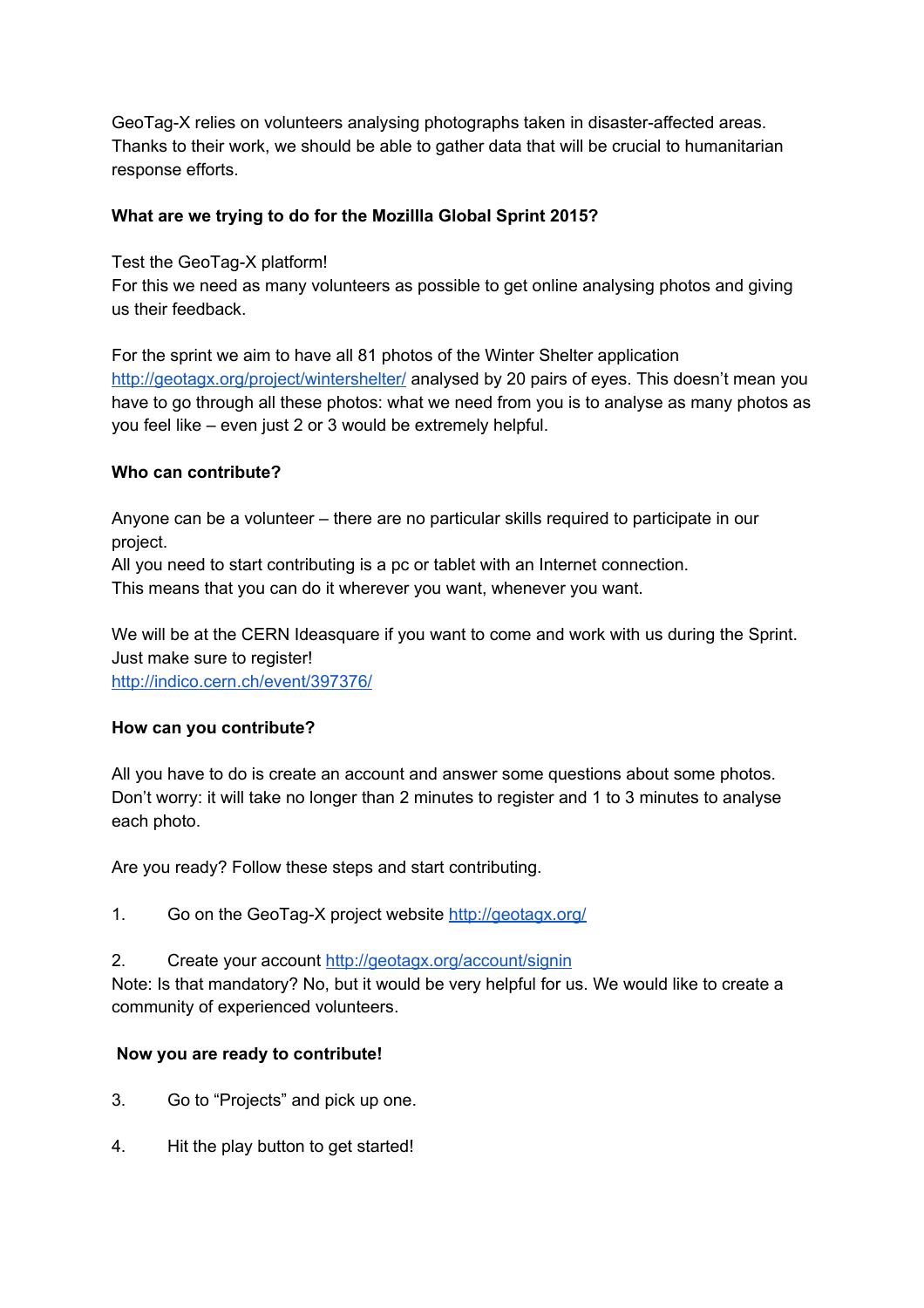We highly recommend you complete the tutorial before starting the project, as it will teach you what to look for.

5. Send us your comments and feedback! Via the feedback link on the website, or on githu[b](https://github.com/geotagx/geotagx-theme/issues) https://github.com/geotagx/geotagx-theme/issues

#### **Some things to keep in mind**

If you are not sure about your answers, don't worry: each photo is presented to at least 30 people and we take the majority answer.

If you are puzzled, take a look at the help.

You can see your contributing progression in the "Community" page.

#### **What** are you waiting for? Go to the GeoTag-X project webpage and become one of **our volunteers!**

#### **Want to do more?**

There are other ways to participate to our project:

 All of our code is on githu[b](https://github.com/geotagx) <https://github.com/geotagx> and everything is open source. Help us by contributing to the project and submitting any issues you find, or requests/ideas for improvements

If you have an idea for a project on GeoTag-X, you can send us an email at eleanor.rusack@unitar.org .

 If you find a Flickr Albums containing relevant photos, send them to us at geotag-x@cern.ch and we will load them in for analysis. (n.p. Geotag-X stores URLs of photos, not the photos themselves)

#### **Motivation behind Geotag-X**

In disaster situations or other humanitarian crises many photos are taken by different people on the ground: the local population, field workers working in the response effort, the media etc. These photos are a potential gold mine of data that could be used in not only the immediate response effort but also future recovery and preparedness work.

We hope that by developing a series of questions for analysing the photos based on field-based needs assessments we can extract meaningful, relevant, and structured data from these photos, and link this data with that collected in the field. The manpower needed to process the incredible number of photos coming out of these humanitarian crises makes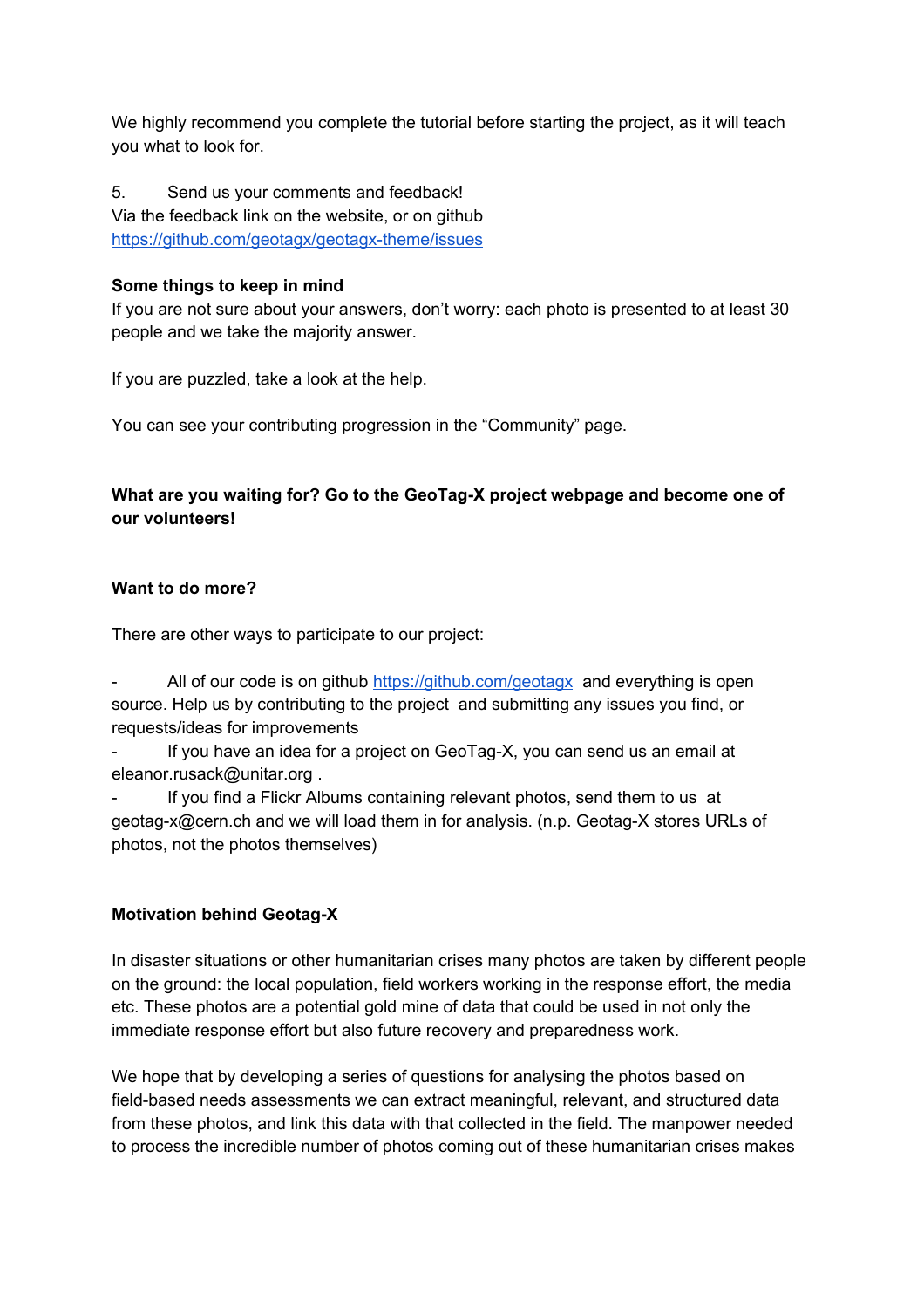this impossible for a single organisation. Therefore we are turning to the crowd, asking them to help analyse the photos.

Current methods of collecting data in the field during a humanitarian crises can be limited in that they are very time consuming and do not cover areas that cannot be accessed. Photos can be taken quickly and over a much larger area that a traditional field-based assessment, they can also be taken by people in areas that the response teams cannot reach. We hope that these photos, taken by people in the field and then rapidly analysed by the crowd, could provide a new source of data to complement the traditional field assessment and fill in gaps left by some of these limitations.

The final aim is to have a open source tool and associated analyses developed that can be taken by anyone working in a humanitarian crisis and quickly and easily adapted to their needs.

#### **Background**

We have built a platform, GeoTag-X, for analysing photos, and a series of test projects. However now we need to see if this idea really works. Can we get anything useful out of these photos? Is the crowd able to learn to do the analysis successfully and are the results reliable? To do this we need volunteers! The system is still in beta mode and we need as many volunteers as possible on there analysing photos so we can collect enough data to assess it's suitability as a tool in disaster response.

#### **So for this data sprint we have two aims:**

- **To analyse all of the photos in two projects on GeotagX: the Emergency Winter Shelter project and the Somalian Drought project.**
- **Have as many people as possible fill in our survey about their motivations and experience using GeoTag-X.** This will help us understand how we can motivate and engage volunteers in the long term

#### Use-cases/Applicability

An example of where this sort of tool could be useful is our Emergency Shelter Assessment

● <http://geotagx.org/app/wintershelter/>

If Geotag-X became operational it would be a tool used during field assessments of shelter. Locals on the ground, as well as field workers, could easily and quickly take photos of shelter as they move around an areas. The photos can be sent to Geotag-X and very quickly analysed by our volunteer community. Data produced would cover a much larger area than possible in a normal field survey and therefore would complement the extensive data collected in the field by also giving an indication of the how well shelters are prepared for winter in areas not covered by the field survey.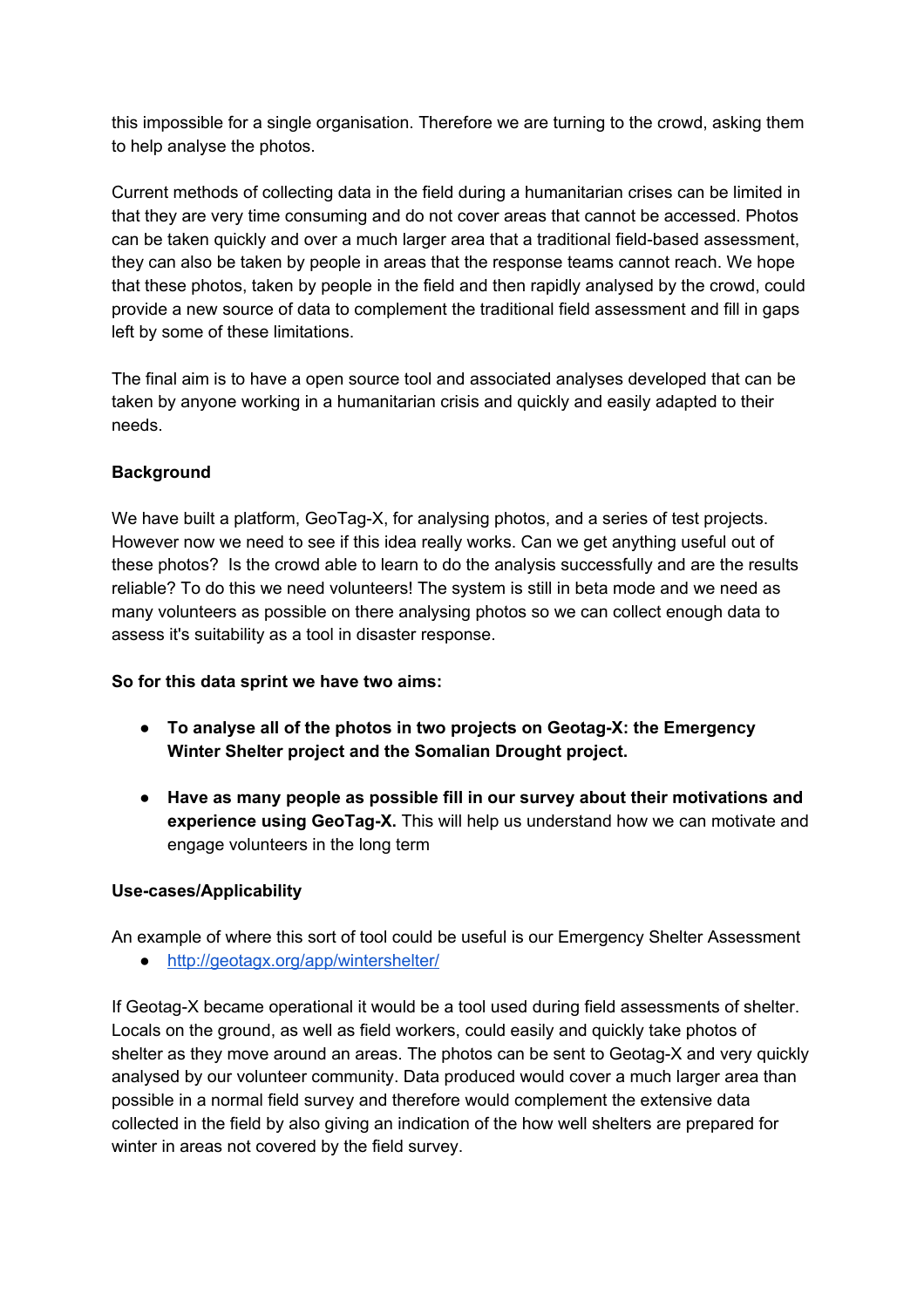#### **Feasibility**

This data sprint is an important part of determining the feasibility of a tool such as Geotag-X.

#### **Sprint deliverables**

Encourage people to analyse as many photos as possible over the two days so that we can collect as much data as possible for the project.

#### **Time required**

One photo takes between 1 and 3 minutes to analyse so you can spend as little or as much time as you like on this.

Do it from home or come into one of the spaces to work with others. We will be at CERN to answer questions.

#### **Skills required**

Not much, just the ability to use a web browser. We have very short tutorials for each application to show you what you should be doing, then you can get right into the analysis. Don't worry if you feel uncertain about what you are doing (this will definitely happen in the beginning!), we ask at least 30 people to analyse each photo. So if you make a mistake with one its OK.

#### **Post-sprint follow-up(s)**

Data produced will be summarised and made available via the Humanitarian Data Exchange and raw data can be accessed via Geotag-X's API. Results from the data and the surveys will be used to help us improve the site and volunteer engagement. We will publish the results via blogs and online articles so you know the outcome.

#### **Misc. notes**:

- <http://geotagx.org/app/wintershelter/>
- <http://geotagx.org/app/category/somalidrought/>

Hi guys, reporting in from Palais des Nations this morning. Anyone there? [REDACTED] or [REDACTED] on Skype. Thanks!

Hi - just registered for GeoTagX and was presented with what I assume is the pre-survey. Some comments: